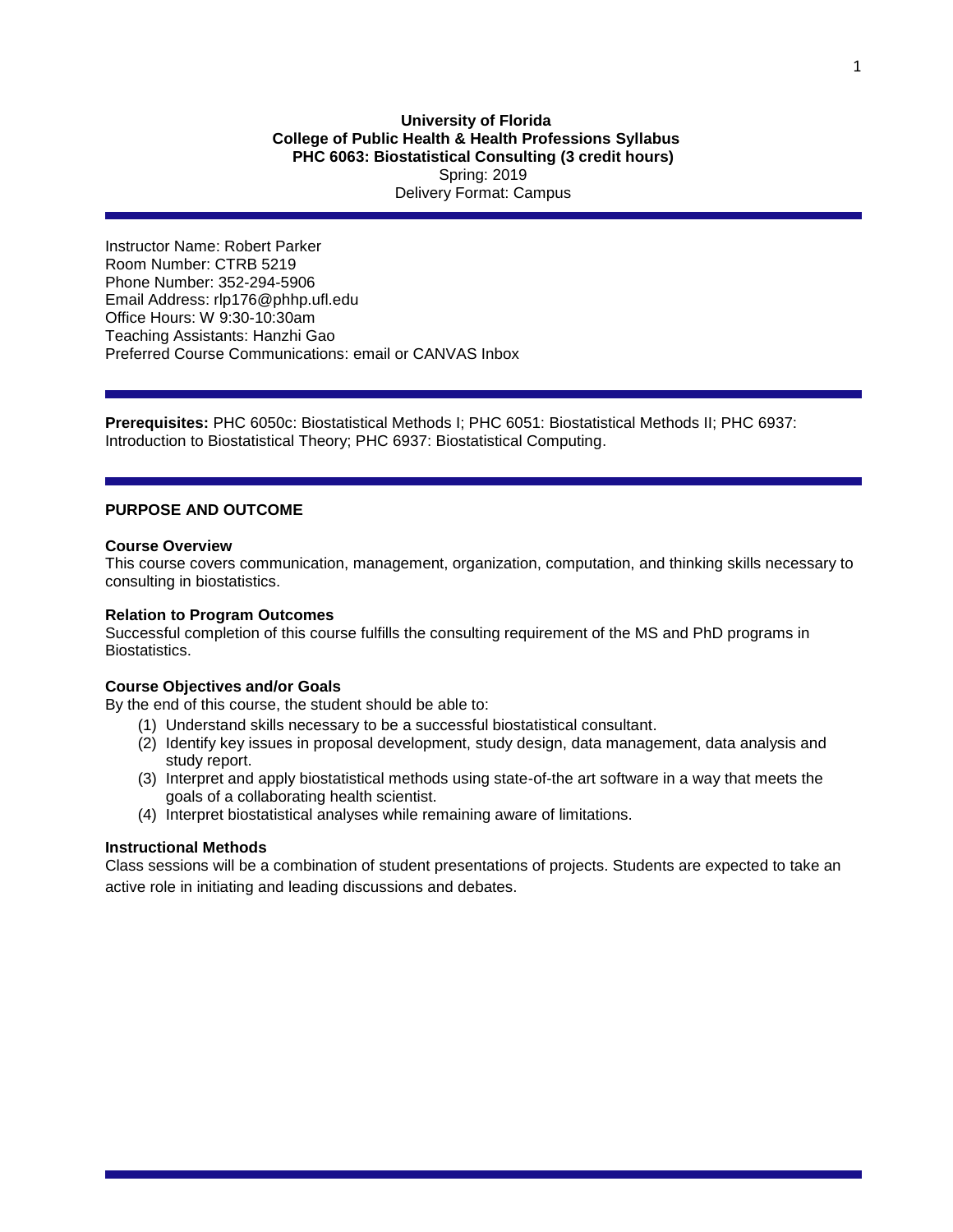# **DESCRIPTION OF COURSE CONTENT**

# **Topical Outline/Course Schedule**

| <b>Week</b>    | <b>Date</b>   | <b>Lecture Videos</b>                     | <b>Assignments</b>                              |
|----------------|---------------|-------------------------------------------|-------------------------------------------------|
| 1              | $1/7 - 1/11$  | <b>LEAPS Study</b>                        | Choose consulting group project topic           |
| $\overline{2}$ | $1/14 - 1/18$ |                                           | Case Study 1: Initial Consult - In Class        |
|                |               |                                           | HW1 - Consult Notes and Follow-up Questions     |
| 3              | $1/21 - 1/25$ | Intro to Sample Size Calculations         | HW2 - Collaboration Plan                        |
|                |               | Stimrouter study                          |                                                 |
| 4              | $1/28/-2/1$   | Case Study: Sample Size Calculation       | HW3 - Revisions of Collaboration Plan           |
|                |               | <b>Basics of Biostatistics</b>            |                                                 |
| 5              | $2/4 - 2/8$   | Recipe to be a Successful Collaborator    | HW4 - Statistical Analysis and Findings         |
| 6              | $2/11 - 2/15$ | <b>History of Clinical Trials</b>         |                                                 |
|                |               | Cambridge Analytica Consulting Experience |                                                 |
| $\overline{7}$ | $2/18 - 2/22$ |                                           | Group Project Presentation 1 - In Class         |
| 8              | $2/25 - 3/1$  |                                           | Intro to Consulting Case Study 2                |
| 9              | $3/4 - 3/8$   | <b>Spring Break - No Class</b>            |                                                 |
| 10             | $3/11-3/15$   |                                           | Case Study 2: Initial Consult - In class        |
|                |               |                                           | HW 5 - Initial Consult Notes                    |
| 11             | $3/18-3/22$   | <b>Consulting Controversies</b>           | HW 6 - Statistical Analysis Plan                |
| 12             | $3/25 - 3/29$ |                                           |                                                 |
| 13             | $4/1 - 4/5$   |                                           |                                                 |
| 14             | $4/8 - 4/12$  |                                           | HW 7 - Statistical Analysis and Report          |
|                |               |                                           | HW 8 - Present Analysis Results and Peer Review |
| 15             | $4/15 - 4/19$ |                                           | Group Project Presentation 2 - In Class         |
|                |               |                                           | Final Report for Group Project Due              |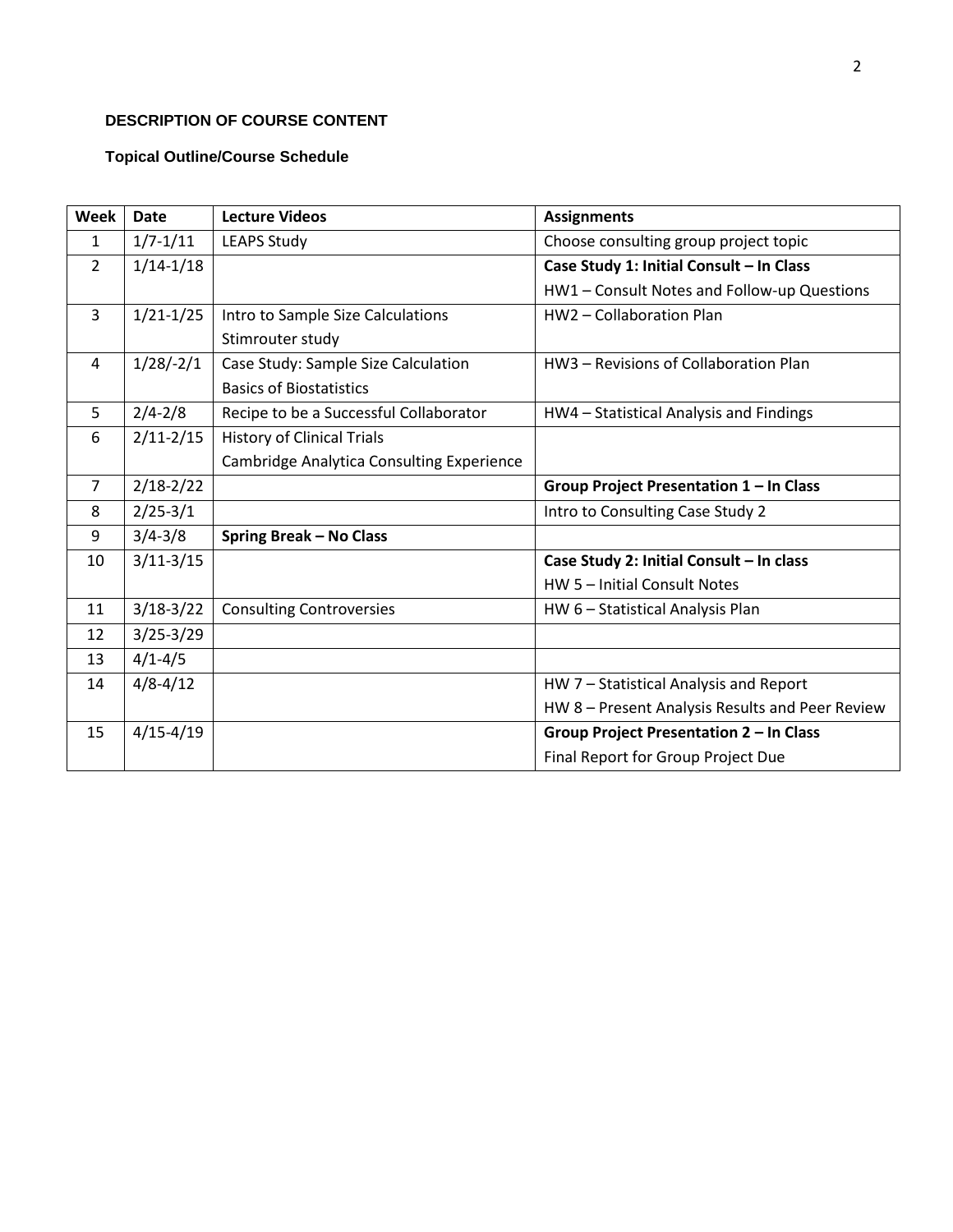## **Course Materials and Technology**

Course information, readings, and grades are available on the Canvas system at http://lss.at.ufl.edu/. You must have a Gatorlink account to log on.

Recommended texts are: 1) *Statistical Consulting* by Javier Cabrera and Andrew McDougall; and 2) *Statistical Consulting: A Guide to Effective Communication* by Janice Derr.

For technical support for this class, please contact the UF Help Desk at:

- [Learning-support@ufl.edu](file:///C:/Users/hackg/Desktop/Learning-support@ufl.edu)
- (352) 392-HELP select option 2
- <https://lss.at.ufl.edu/help.shtml>

# **ACADEMIC REQUIREMENTS AND GRADING**

#### **Assignments**

There will be three projects: A semester long group project which focuses on learning a new method needed for design or analysis of an experiment of a dataset, and two consulting case study projects in which students will receive a (mock) client request for help with a data analysis.

#### **Grading**

Grades will be based on the group project (40%) and two consulting case study projects (30% each). All deadlines must be met. Any assignment turned in after the deadline will be penalized, including nonacceptance of the assignment, at the discretion of the instructors. No midterm or final exam will be required in this course.

## **Policy Related to Make up Exams or Other Work**

Please note: Any requests for make-ups due to technical issues MUST be accompanied by the ticket number received from LSS when the problem was reported to them. The ticket number will document the time and date of the problem. You MUST e-mail me within 24 hours of the technical difficulty if you wish to request a make-up.

### **Policy Related to Required Class Attendance**

All faculty are bound by the UF policy for excused absences. For information regarding the UF Attendance Policy see the Registrar website for additional details: <https://catalog.ufl.edu/ugrad/current/regulations/info/attendance.aspx>

## **STUDENT EXPECTATIONS, ROLES, AND OPPORTUNITIES FOR INPUT**

## **Expectations Regarding Course Behavior**

Excused absences follow the criteria of the UF Graduate Catalogue (e.g., illness, serious family emergency, military obligations, religious holidays). Due date extensions are only granted for excused absences and must be communicated with the instructor prior to the due date when possible.

#### **Academic Integrity**

Students are expected to act in accordance with the University of Florida policy on academic integrity. As a student at the University of Florida, you have committed yourself to uphold the Honor Code, which includes the following pledge:

### "**We, the members of the University of Florida community, pledge to hold ourselves and our peers to the highest standards of honesty and integrity**."

You are expected to exhibit behavior consistent with this commitment to the UF academic community, and on all work submitted for credit at the University of Florida, the following pledge is either required or implied: